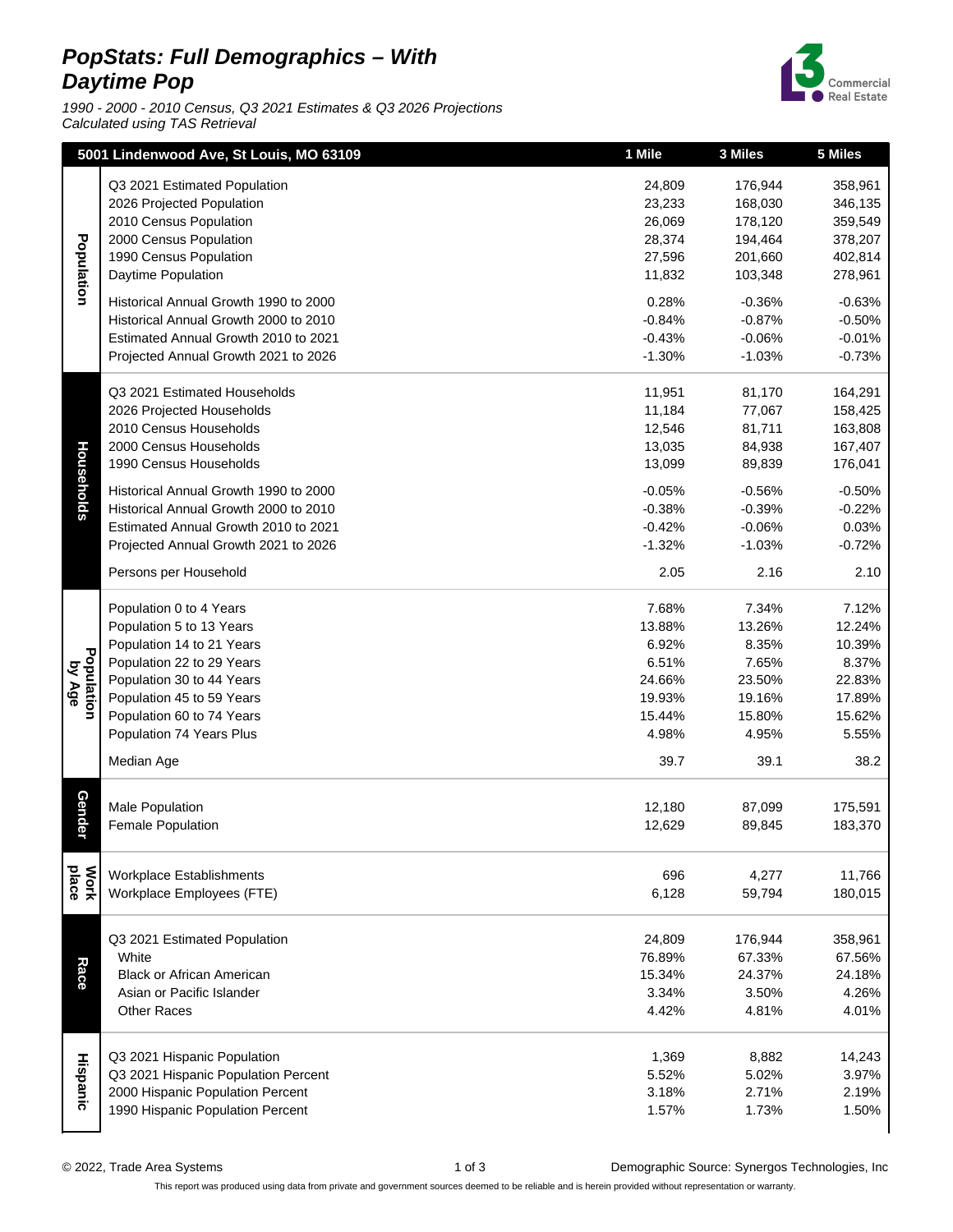## **PopStats: Full Demographics – With Daytime Pop**

1990 - 2000 - 2010 Census, Q3 2021 Estimates & Q3 2026 Projections Calculated using TAS Retrieval



|                      | 5001 Lindenwood Ave, St Louis, MO 63109                                                |                  | 3 Miles          | 5 Miles          |
|----------------------|----------------------------------------------------------------------------------------|------------------|------------------|------------------|
|                      | HH Income \$500,000 or more                                                            | 0.56%            | 0.78%            | 1.17%            |
|                      | HH Income \$250,000 to \$499,999                                                       | 0.67%            | 0.92%            | 1.39%            |
|                      | HH Income \$200,000 to \$249,999                                                       | 1.62%            | 2.18%            | 3.27%            |
|                      | HH Income \$175,000 to \$199,999                                                       | 1.86%            | 2.25%            | 2.75%            |
|                      | HH Income \$150,000 to \$174,999                                                       | 3.05%            | 3.42%            | 3.74%            |
| Income               | HH Income \$100,000 to \$149,999                                                       | 14.21%           | 12.87%           | 13.32%           |
|                      | HH Income \$75,000 to \$99,999                                                         | 11.98%           | 12.42%           | 12.43%           |
|                      | HH Income \$50,000 to \$74,999                                                         | 20.35%           | 18.95%           | 17.98%           |
|                      | HH Income \$35,000 to \$49,999                                                         | 14.62%           | 13.54%           | 12.54%           |
|                      | HH Income \$25,000 to \$34,999                                                         | 10.67%           | 10.75%           | 9.69%            |
|                      | HH Income \$15,000 to \$24,999                                                         | 8.30%            | 9.56%            | 8.65%            |
|                      | HH Income \$0 to \$14,999                                                              | 12.12%           | 12.36%           | 13.07%           |
|                      | Average Household Income                                                               | \$69,287         | \$71,987         | \$81,832         |
|                      | Median Household Income                                                                | \$54,481         | \$54,231         | \$57,242         |
|                      | Per Capita Income                                                                      | \$33,645         | \$33,280         | \$38,310         |
|                      | HH Disposable Income \$500,000 or more                                                 | 0.07%            | 0.10%            | 0.16%            |
|                      | HH Disposable Income \$250,000 to \$499,999                                            | 0.90%            | 1.23%            | 1.84%            |
|                      | HH Disposable Income \$200,000 to \$249,999                                            | 0.66%            | 0.89%            | 1.34%            |
|                      | HH Disposable Income \$175,000 to \$199,999                                            | 0.57%            | 0.82%            | 1.27%            |
|                      | HH Disposable Income \$150,000 to \$174,999                                            | 1.37%            | 1.82%            | 2.54%            |
| Disposable Income    | HH Disposable Income \$100,000 to \$149,999                                            | 10.78%           | 10.78%           | 11.50%           |
|                      | HH Disposable Income \$75,000 to \$99,999                                              | 13.11%           | 12.24%           | 12.37%           |
|                      | HH Disposable Income \$50,000 to \$74,999                                              | 18.91%           | 18.76%           | 18.32%           |
|                      | HH Disposable Income \$35,000 to \$49,999                                              | 18.07%           | 15.95%           | 15.00%           |
|                      | HH Disposable Income \$25,000 to \$34,999<br>HH Disposable Income \$15,000 to \$24,999 | 12.20%<br>10.83% | 12.28%<br>12.17% | 10.98%<br>10.96% |
|                      | HH Disposable Income \$0 to \$14,999                                                   | 12.53%           | 12.96%           | 13.71%           |
|                      |                                                                                        |                  |                  |                  |
|                      | Average Disposable Household Income                                                    | \$57,922         | \$59,390         | \$64,009         |
|                      | Median Disposable Household Income                                                     | \$47,107         | \$46,849         | \$49,333         |
|                      | Adult Population (25 Years or Older)                                                   | 17,191           | 120,849          | 240,196          |
|                      | Elementary                                                                             | 3.62%            | 3.23%            | 2.65%            |
|                      | Some High School                                                                       | 6.36%            | 7.13%            | 6.29%            |
| Educ:<br>(Age        | <b>High School Graduate</b>                                                            | 21.82%           | 22.75%           | 20.73%           |
| $\frac{31}{25+}$     | Some College                                                                           | 22.12%           | 20.63%           | 19.38%           |
|                      | Associates Degree                                                                      | 6.88%            | 6.75%            | 6.46%            |
|                      | <b>Bachelors Degree</b>                                                                | 24.33%           | 22.92%           | 23.92%           |
|                      | Graduate Degree                                                                        | 14.88%           | 16.58%           | 20.57%           |
|                      |                                                                                        |                  |                  |                  |
| Housing              | <b>Total Housing Units</b>                                                             | 13,318           | 93,899           | 189,018          |
|                      | Owner Occupied Percent                                                                 | 49.40%           | 46.71%           | 45.67%           |
|                      | <b>Renter Occupied Percent</b>                                                         | 40.34%           | 39.73%           | 41.24%           |
|                      | Vacant Housing Percent                                                                 | 10.26%           | 13.56%           | 13.08%           |
| Homes Bui<br>By Year | Homes Built 1990 to 2000                                                               | 0.43%            | 1.12%            | 2.64%            |
|                      | Homes Built 1980 to 1989                                                               | 2.32%            | 2.38%            | 4.01%            |
|                      | Homes Built 1970 to 1979                                                               | 2.72%            | 3.44%            | 5.40%            |
|                      | Homes Built 1960 to 1969                                                               | 6.14%            | 7.44%            | 11.07%           |
|                      | Homes Built 1950 to 1959                                                               | 18.90%           | 16.34%           | 16.68%           |
|                      | Homes Built 1940 to 1949                                                               | 21.71%           | 17.01%           | 14.61%           |
|                      | Homes Built Before 1940                                                                | 47.79%           | 52.28%           | 45.59%           |
|                      |                                                                                        |                  |                  |                  |

© 2022, Trade Area Systems 2 of 3 Demographic Source: Synergos Technologies, Inc

This report was produced using data from private and government sources deemed to be reliable and is herein provided without representation or warranty.